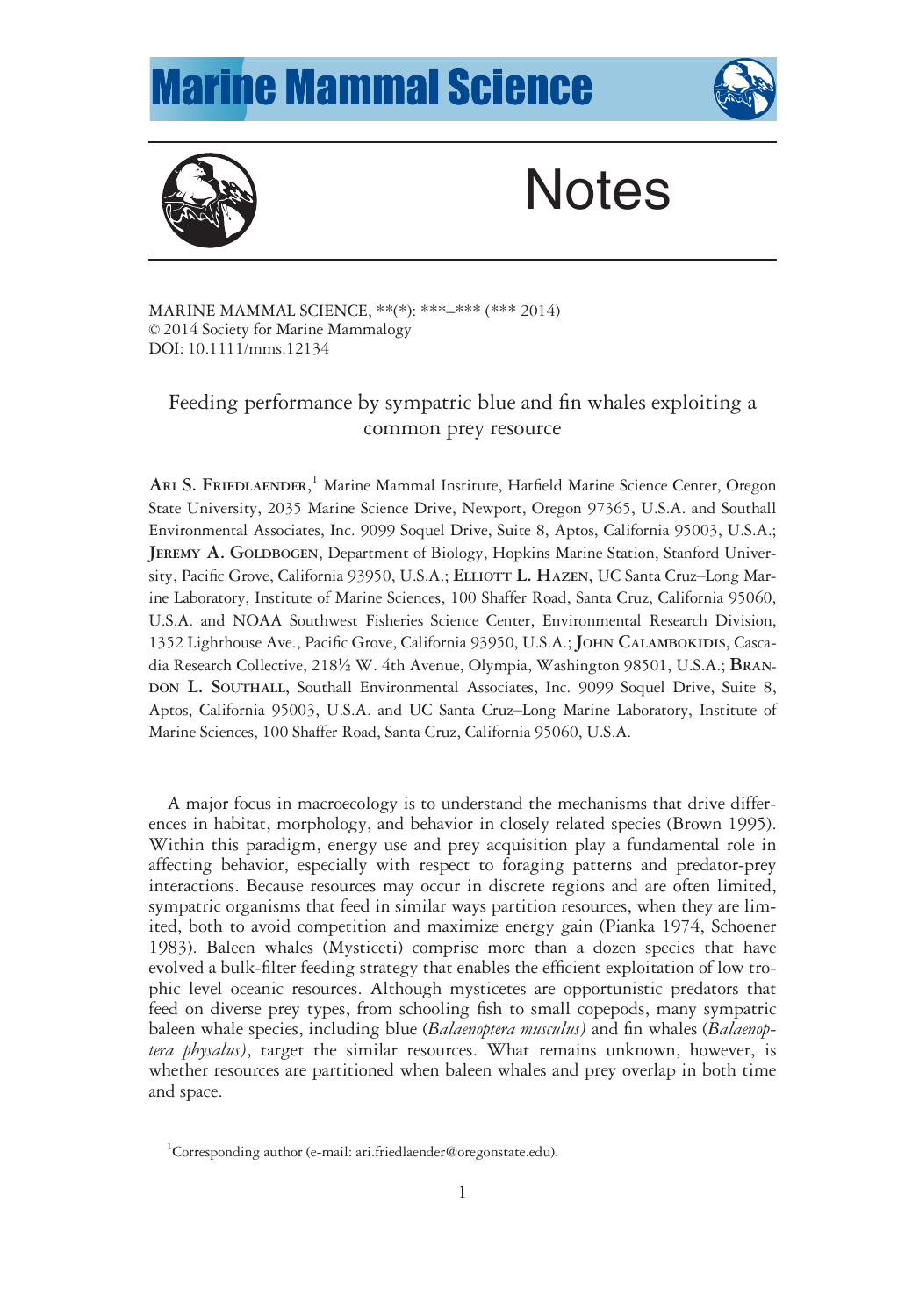Blue and fin whales, co-occur in the summer months off the central California coast to feed on ephemeral krill (Euphausia pacifica and Thysanoessa spinifera) patches. As the two largest living animals on the planet, they require vast quantities of food to support their energy demands (Goldbogen et al. 2011). Recent evidence suggests that sympatric baleen whales may partition resources vertically. Friedlaender et al. (2009a) found significant differences in the depth of prey patches around sightings of humpback (Megaptera novaeangliae) and minke (Balaenoptera bonaerensis) whales in Antarctic waters, yet no direct quantitative data on the distribution of prey exist concurrent to tag-derived data on the feeding depths and behavior of sympatric baleen whales. Recent studies have documented the foraging behavior and kinematics of blue and fin whales independently, enhancing our understanding of these ocean predators (Goldbogen et al. 2006, 2011), but no study has simultaneously assessed the foraging behavior of these species feeding in close proximity on a common prey resource.

In August 2012, we deployed multi-sensor archival suction-cup tags concurrently on two (one adult and one juvenile) blue and one fin (adult) whale feeding in sympatry, and used scientific echosounders to quantify the distribution and abundance of available prey resources. We tested the hypothesis that sympatric baleen whale species partition resources through species-specific behaviorally-mediated foraging behavior.

Digital acoustic recording tags (DTAGs, Johnson and Tyack 2003) were initially deployed on the juvenile blue and the adult fin whale feeding within 1.5 km of each other. These short-term, suction-cup-attached tags contain 3-axis accelerometers, magnetometers, and pressure and temperature sensors that sample at 50 Hz. Highresolution dive profiles were generated and feeding lunges were determined using methods described previously (Goldbogen et al. 2006, Ware et al. 2010). A Wildlife Computers Mark-10 satellite-linked time-depth recording tag was deployed on the adult blue whale in the area approximately 5 h later. The time-depth profiles for the two whales outfitted with DTAGs were analyzed to determine dive depth, dive duration, and the number of feeding lunges per dive per whale. Ascent and descent rates were also calculated for each dive. Data from the Mark-10 tag were used for comparisons of dive depths between species. Nonparametric statistical comparisons across species were made (Wilcoxon rank-sum tests) to test for differences in mean rates and depths.

Krill schools are inherently patchy (Santora et al. 2011) and thus were characterized using an adaptive survey protocol, including six adaptive 1 km transects surrounding the foraging whales (Friedlaender *et al.* 2009*b*, Hazen *et al.* 2011). These transects were designed to pass close to the whales (<500 m) and continue orthogonally before turning the ship and returning to the whale's location from a different angle. The resulting pattern resembles a clover-leaf when completed around a stationary whale, but more of a saw-tooth pattern when whales are in transit (see Hazen et al. 2011 for specific details regarding this survey method). Data were collected within the context of a controlled sound exposure experiment conducted in parallel with the current study (for details see Southall et al. 2012).

We used 38 and 120 kHz SIMRAD EK60 echosounders calibrated with a tungsten-carbide sphere of known target strength (TS) (Foote et al. 1987). Mapped prey schools were detected using the SHAPES school detection algorithm (5 m linking distance) within Echoview 5 [\(http://www.myriax.com\)](http://www.myriax.com) incorporating a –75 dB threshold (Coetzee 2000). We used a mean adult krill length of 28 mm from the literature (Santora et al. 2011) and published target strength-length relationships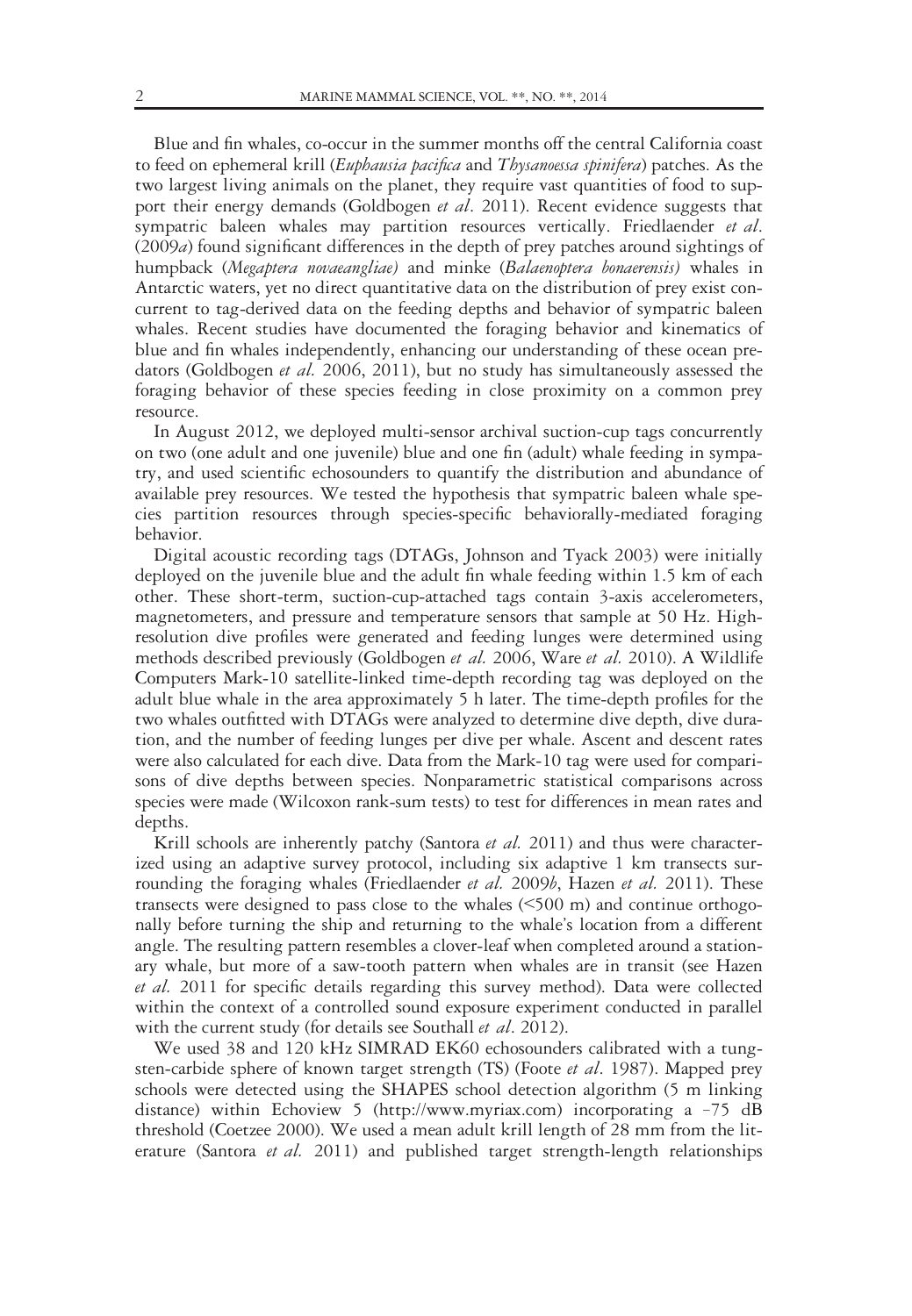(Lawson *et al.* 2006) to calculate a krill target strength estimate of  $-75.0$  dB (*e.g.*, Watkins and Brierley 2002) to convert acoustic backscatter to estimates of krill density (Simmonds and MacLennan 2005). We also examined the difference in scattering between the 120 kHz and 38 kHz data to ensure schools were consistent with krill scattering properties (Watkins and Brierley 2002).

DTAGs were deployed at 1200 and 1250 local time for 19.6 and 19.7 h, respectively on the fin and blue whale. Based on continuous focal animal behavior follows (that began approximately 30 min prior to tagging) (e.g., Altmann 1974), we did not observe any change in behavior due to tagging. The second blue whale was tagged at 1705 local time in close proximity to the other whales (<2 km) while it too was feeding, and it continued to feed after tag deployment, which lasted until 1945. Feeding depths for all whales were relatively consistent during daylight hours until becoming shallower in early evening, suggesting diel vertical movement of prey (e.g., Hewitt and Demer 2000, Simard and Sourisseau 2009) (Fig. 1). At night, both tagged whales remained shallower than 15 m, with no indication of feeding. The fin whale began shallow feeding before sunrise, while the blue whale showed no indications of feeding before the tag released the following morning.

During the entirety of their concurrent feeding bout, the blue whale fed significantly deeper, and for significantly longer average dive durations than the fin whale



Figure 1. Time-depth dive profiles for the fin (top) and blue (middle and bottom) whales tagged with multi-sensor recording tags. The time periods of prey mapping is highlighted with the rectangles.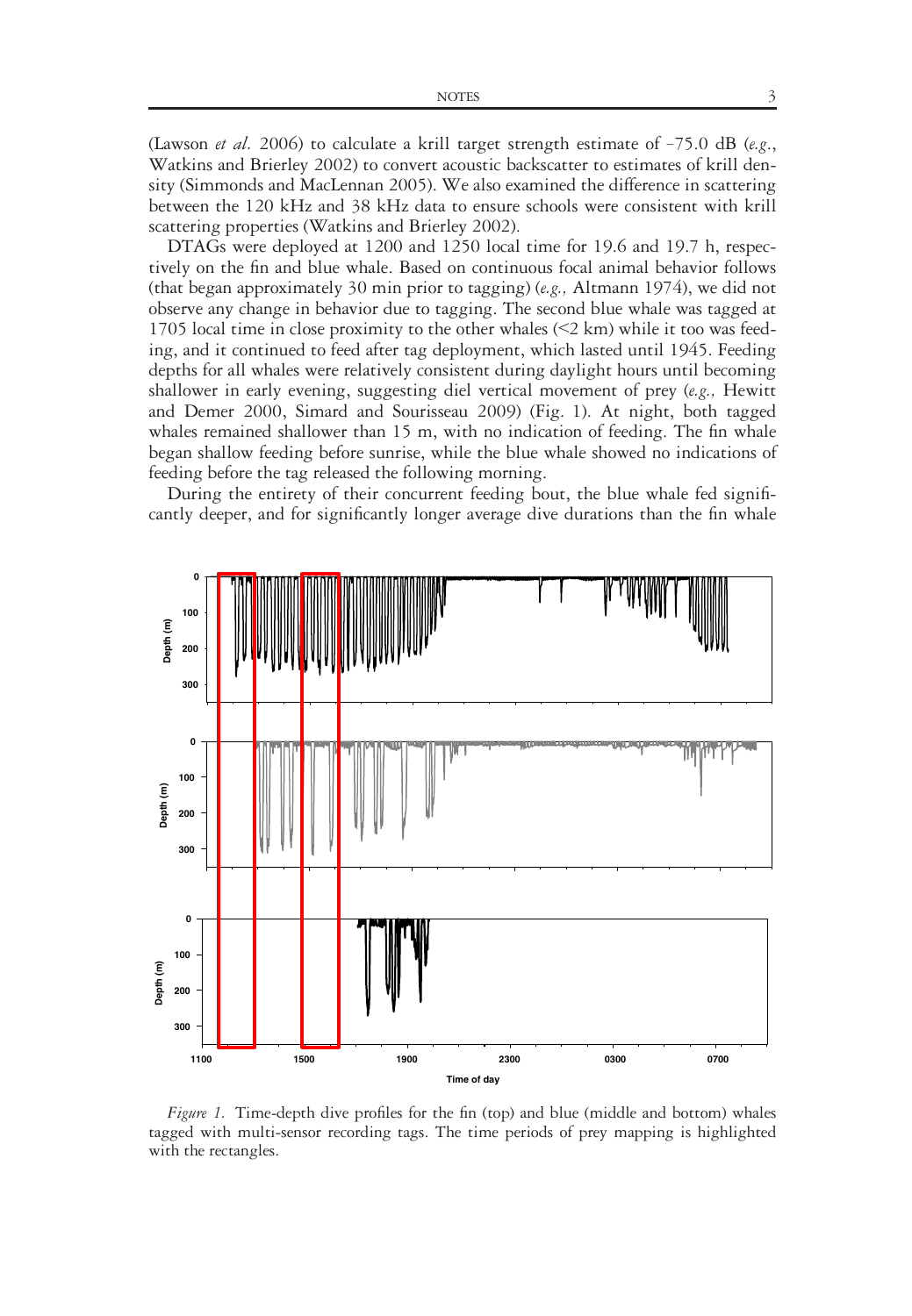(Table 1, Fig. 2). However, the fin whale executed more feeding dives and significantly more feeding lunges per dive  $(6.1 \text{ vs. } 2.4)$  than the blue whale. The blue whale executed up to four lunges per dive while the fin whale performed up to eight per dive. Using published metrics for engulfment capacity from Goldbogen et al. (2011), we estimate that the fin whale filtered 5.5 times more water by volume than the blue whale over the period of their concurrent feeding (Fig. 2). Both whales had similar dive ascent (2.9 and 2.8 m/s) and descent rates (2.0 and 2.0 m/s). These feeding and kinematic rates are consistent with those measured independently for adult representatives of each species in previous research (see Table 1).

Six discrete krill patches were found near  $(1 \text{ km})$  the feeding locations of whales between 230 and 249 m, ranging in density from 101 to 3,740 krill/ $m<sup>3</sup>$  with detailed school parameters shown in Table 2. Two patches contained low densities (mean 119.25 krill/m<sup>3</sup>), two had moderately higher densities (mean  $367.18$  krill/m<sup>3</sup>), and two were an order of magnitude denser (mean  $3,521.08$  krill/m<sup>3</sup>). The mean depth of krill patches had similar maximum values (mean = 277 m; ANOVA  $P = 0.87$ ), and varied but had insignificant differences in patch height (mean =  $37$  m; ANOVA  $P =$ 0.65) based on t-tests (Table 2).

Before behavioral response experiments and when prey patch information was first collected (1200–1315), the whales were feeding separately, approximately 2 km apart (Fig. 3). During this time, the feeding depth of the first tagged blue whale (308 m, 5.4 m SD) was significantly deeper ( $P \le 0.0002$ ) than fin whale feeding depth (242) m, 6.3 m SD). After the sound exposure experiment, and when prey was mapped a second time (1500–1615), the tagged blue and fin whales were feeding in closer proximity (<500 m) to each other. From the period after the playback, when prey mapping was conducted and all tagged whales were in closer proximity to each other, until 1900 when both whales changed their feeding depths perceptibly, blue (260 m, 7.6 SD) and fin whale (249 m, 4.2 SD) feeding depth was not significantly different (ANOVA,  $P = 0.2$ ) (Fig. 1). Any transient responses of the tagged whales to sound exposure (as in Goldbogen et al. 2013) before the second period of prey mapping did not appear to affect the feeding depth of the tagged whales during the period of our measurements.

| <i>Table 1.</i> Comparison of foraging dive metrics (with standard deviations) of a sympatric         |
|-------------------------------------------------------------------------------------------------------|
| blue whale and fin whale $(*P \le 0.01, **P \le 0.0001, **P \le 0.002)$ . Previously published dive   |
| metrics for blue and fin whales are shown for qualitative comparison. From this study, we             |
| recorded 14 and 34 foraging dives from DTAG data for the blue whale and fin whale, respec-<br>tively. |
|                                                                                                       |

|                                        | Blue whale<br>(this study) | Fin whale<br>(this study) | Mean blue<br>(Goldbogen et al.<br>2011, 2012) | Mean fin<br>(Goldbogen et al.<br>2011, 2012) |
|----------------------------------------|----------------------------|---------------------------|-----------------------------------------------|----------------------------------------------|
| Dive duration (min)                    | 9.5(1.4)                   | $8.3(1.5)^*$              | 9.8(2.0)                                      | 7.0(1.4)                                     |
| Dive depth $(m)$                       | 277(37)                    | $231(49)$ **              | 190 (58)                                      | 170 (70)                                     |
| Number of lunges<br>per dive (mean)    | 2.4(1.1)                   | $6.1(1.5)$ ***            | 3.3(1.2)                                      | 3.9(1.4)                                     |
| Number of lunges<br>per dive (maximum) | 4                          | 8                         | 4(1)                                          | 7(2)                                         |
| Mean descent speed (m/s)               | 2.9(0.3)                   | 2.8(0.3)                  | 2.6(0.5)                                      | 3.7(0.4)                                     |
| Mean ascent speed $(m/s)$              | 2.0(0.3)                   | 2.0(0.2)                  | 1.6(0.5)                                      | 2.4(0.3)                                     |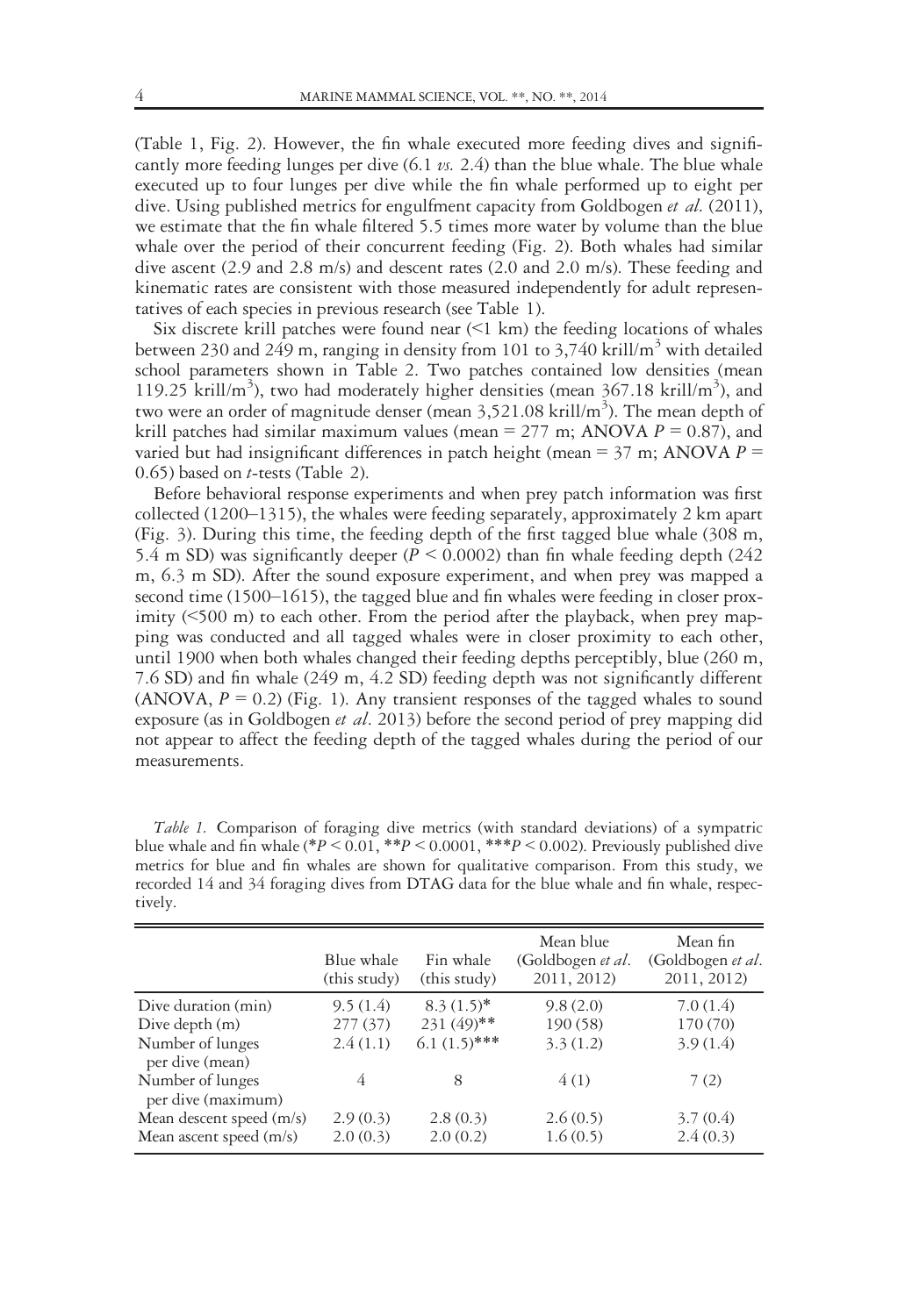

Figure 2. Feeding performance for the fin (gray line) and blue (black line) whales tagged with multi-sensor suction cup tags during concurrent feeding bouts. Estimates of water filtered and processed (top) are based on the number of lunges inferred from tag data and the engulfment models for similar body size (18 m). Solid lines represent the performance estimate for a similar body size of each species and the dashed lines reflect adult body size range (fin, 16–20 m; blue, 20–24 m). Dive duration (middle) and maximum dive depth (bottom) of each species is also shown (taken from Goldbogen et al. 2012). Each point represents a single dive in the middle and bottom panel.

Over the course of the day, the feeding depth of the juvenile blue whale was significantly deeper (ANOVA,  $P \le 0.001$ ) when it was feeding alone when prey mapping was done before playback experiments  $\nu s$ . after the experiment when prey was mapped a second time and the blue whale was in close proximity to the fin whale. Conversely, the fin whale remained in the same general area throughout the day and its feeding depth did not change significantly (ANOVA,  $P = 0.15$ ) from when it was feeding alone when prey was measured before exposure experiments  $\nu s$ , after the experiments and when the blue whale had moved into close proximity (<500 m). Similarly, no changes were detected in feeding depth with the second tagged blue whale feeding in the same area.

Our results indicate that the feeding behaviors of blue and fin whales may be mediated by the depth of prey and species-specific behaviors, including the number of lunges per dive, rather than by the presence of and potential for competitive interactions with other whales. We found that when blue and fin whales were feeding independently and likely on different prey patches, their feeding depths were significantly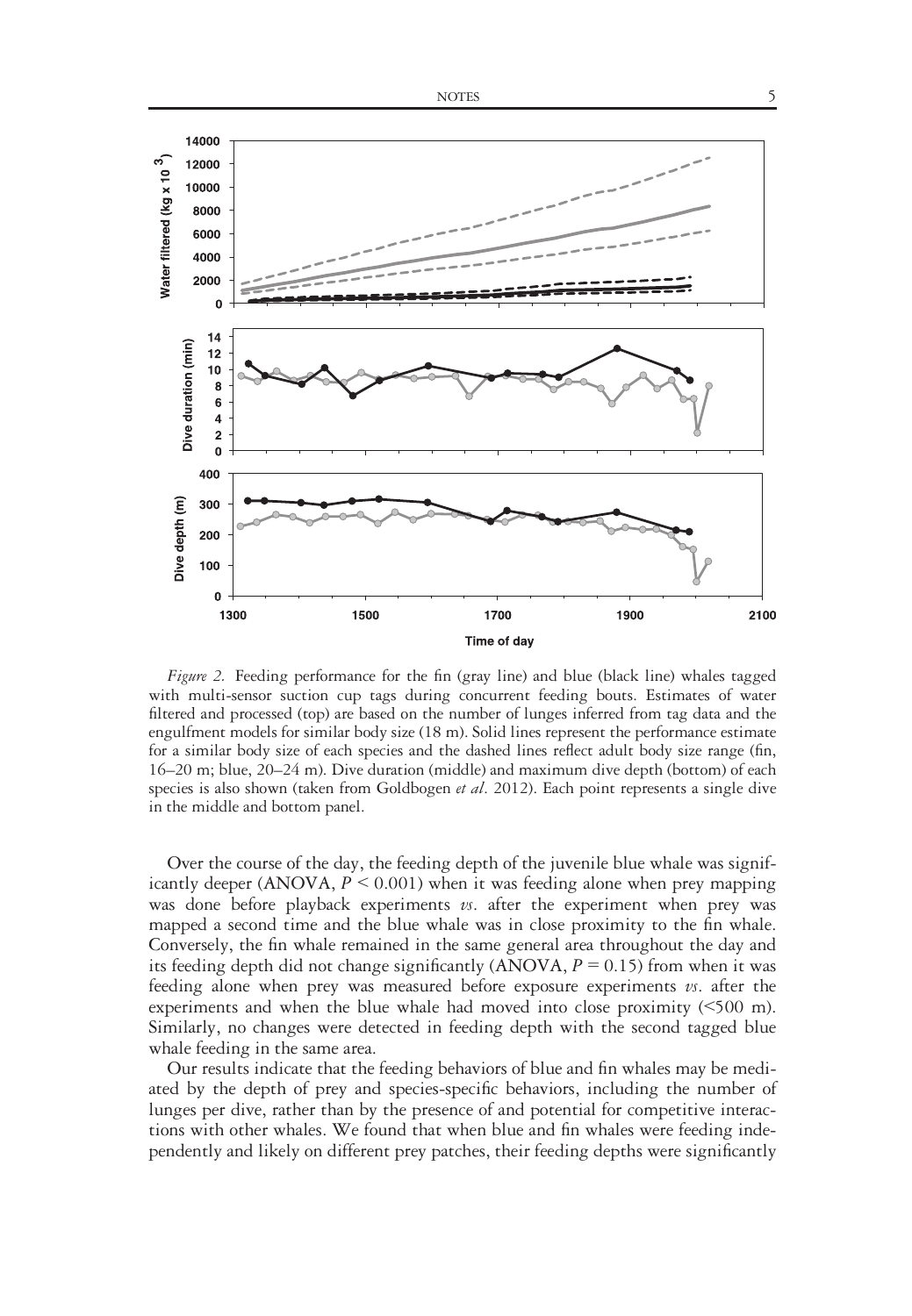| bserved in each. Mean and |                                                  |                                                 | standard deviations are given for patch density, depth, height, top and bottom depth of patches. |                                                   |                                                    |
|---------------------------|--------------------------------------------------|-------------------------------------------------|--------------------------------------------------------------------------------------------------|---------------------------------------------------|----------------------------------------------------|
| atch type                 | Density (krill/m <sup>3</sup> )                  | depth (m)<br>Mean                               | Mean height (m)                                                                                  | Mean patch top<br>depth (m)                       | Mean patch bottom<br>depth (m)                     |
|                           | 3,521.08 (309.73)<br>7.18 (26.36)<br>9.25(15.56) | 245.00 (2.83)<br>245.50 (4.95)<br>230.50 (0.71) | 34.50 (28.99)<br>40.00 (42.43)<br>36.00 (18.38)                                                  | 10.50 (26.16)<br>191.00 (43.84)<br>210.00 (24.04) | 281.50 (14.34)<br>279.50 (31.82)<br>270.50 (41.72) |

Table 2. Metrics for krill patches measured in the depth range of feeding blue and fin whales. Patch types are named relative to the density of krill<br>commad in anch Mann and structured devications are structured and resear Table 2. Metrics for krill patches measured in the depth range of feeding blue and fin whales. Patch types are named relative to the density of krill observed in each. Mean and standard deviations are given for patch density, depth, height, top and bottom depth of patches. J.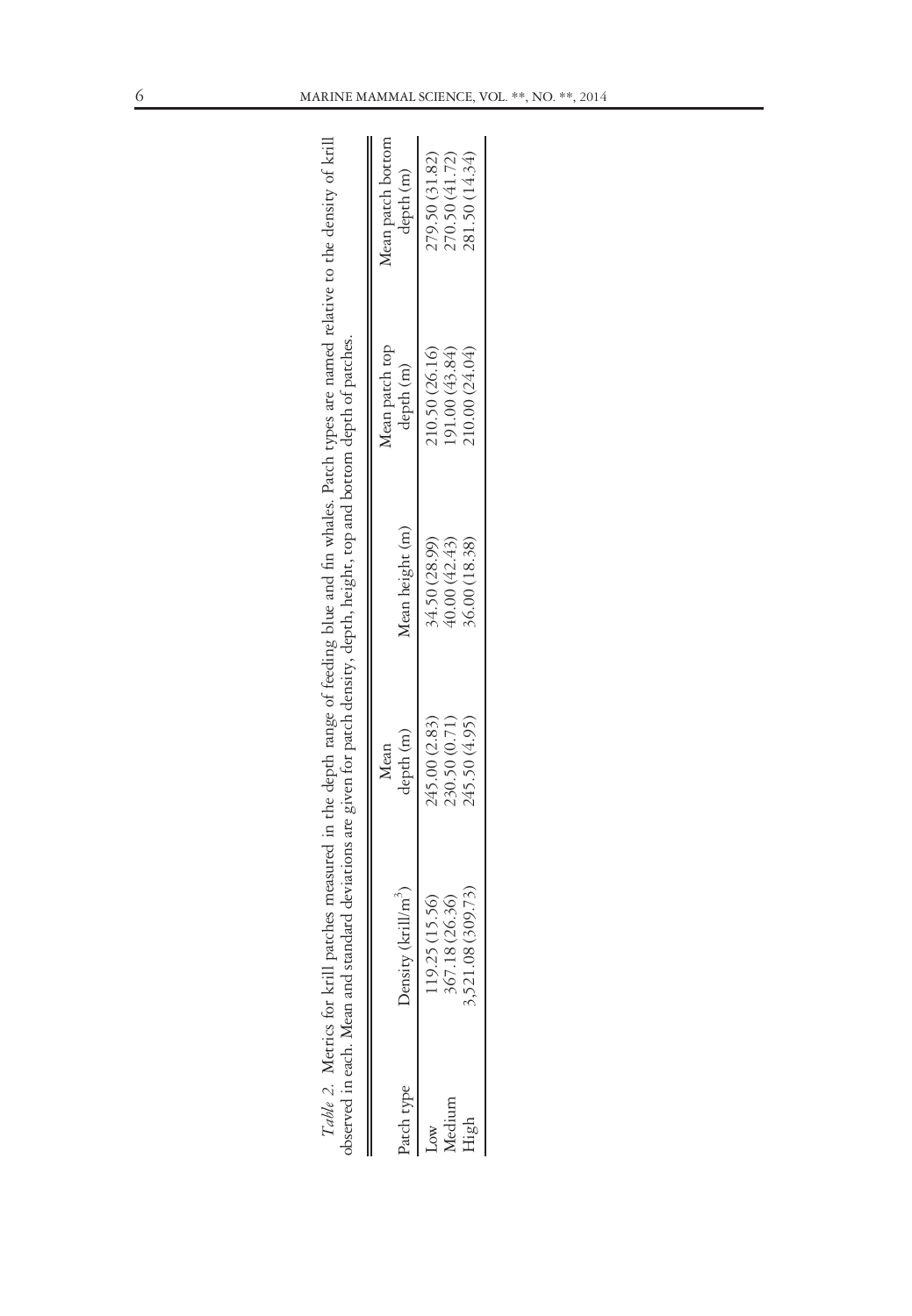

Figure 3. Map showing the movements of the tagged blue and fin whales as well as the distribution and density of prey patches measured (in black). The times reflect the two bouts of prey mapping before and after controlled exposure experiments. The track of the "blue whale" indicates the whale was feeding alone to the southeast initially and moved northwest ultimately, ending up in close proximity to the "fin whale" when focal follow observations ceased. The track of the second blue whale tagged, "3rd whale," shows spatial proximity to the other two tagged whales, but was tagged after the prey mapping (in gray).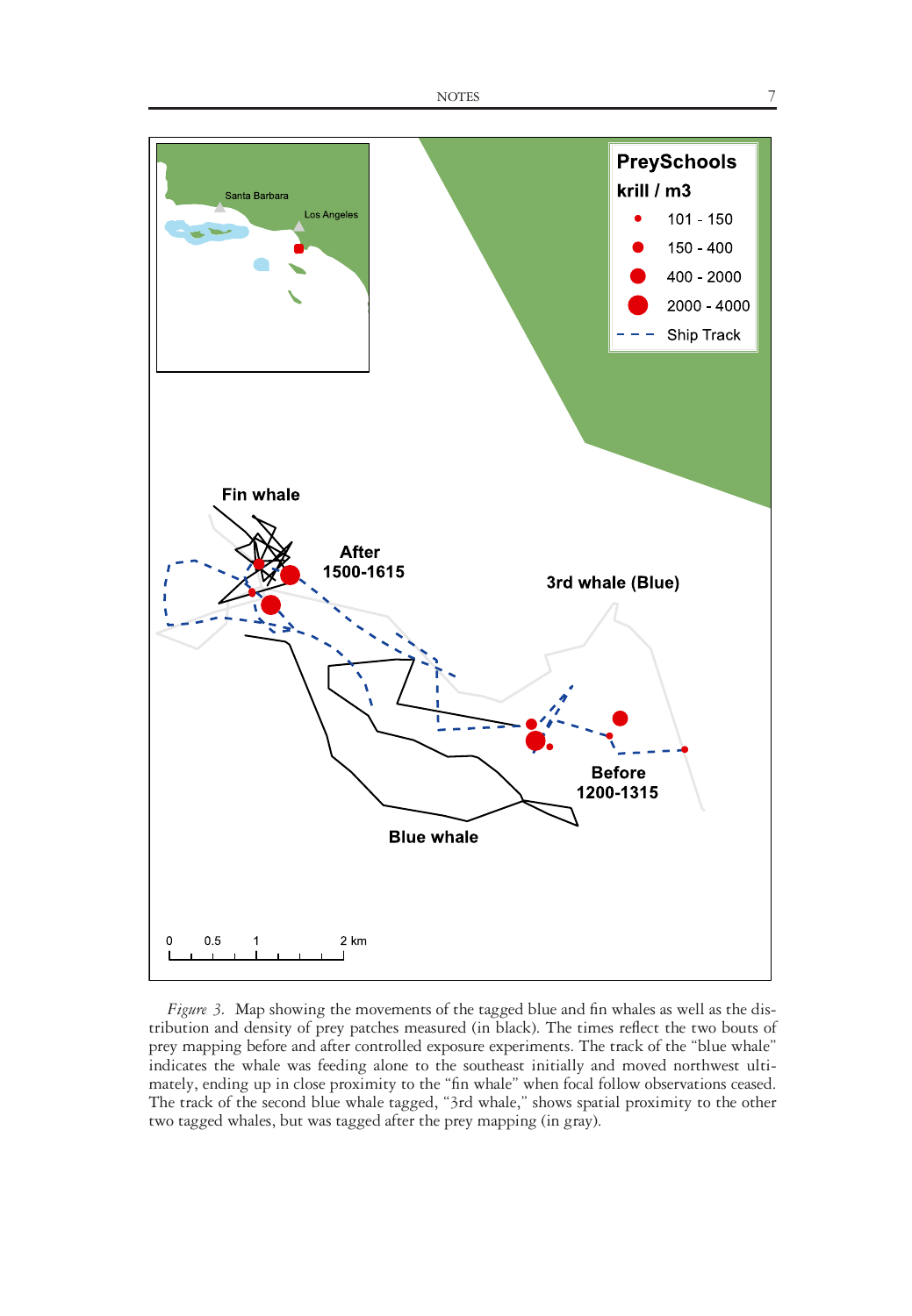different. This could reflect the overall depth of the prey patches that each whale was targeting. However, based on their spatial proximity the blue whale (and a second tagged whale) may have moved into close proximity to the fin whale and presumably fed on the same prey patch as the fin whale, there was no significant difference in the feeding depth between the whales. As the fin whale remained relatively stationary throughout this time, feeding on the same patch, it is possible that the addition of the blue whales to the feeding bout did not affect either whale's feeding behavior.

Our data provide initial data indicating species-specific differences in feeding behavior that have previously been documented separately for each species and that may hold true when these whales are feeding in sympatry. In our example, blue and fin whales do not partition resources by feeding at significantly different depths when targeting the same patch. The mean depths of krill patches in the range of the feeding whales were not related to patch density, e.g., shallow patches were not less dense.

It is noteworthy that the daily behavioral patterns of both Dtagged whales were similar, suggesting that they share similar prey requirements and limitations to profitable foraging. When changes in feeding depth do occur, as seen with diminishing light conditions, both whales changed feeding depths simultaneously to likely track the vertical migration of krill towards the sea surface. Both whales fed continuously during the day, ceasing at night when krill were either no longer available to be preyed upon by being targeted visually (e.g., Goldbogen et al. 2012) or no longer present in sufficient densities to reward feeding (Piatt and Methvan 1992, Goldbogen et al. 2011). Both the tagged blue and fin whale then spent the night near the surface and did not feed again until the following morning. This pattern varies from those observed in the autumn for Antarctic humpback whales that feed almost exclusively at night when krill becomes available near the water's surface (Ware et al. 2010), but is similar to blue whale behavior in the North Atlantic (Doniol-Valcroze et al. 2011). Such differences could reflect a combination of key physiological and environmental factors such as cost of transport, which is predictably lower in larger whales (Williams et al. 1999), and temporal and spatial variations in prey density and behavior. This suggests that both blue and fin whales making deep feeding dives on the most dense prey patches represents an optimal strategy (e.g., Mori 2002, Doniol-Valcroze et al. 2011), whereas smaller humpback whales that have a relatively higher cost of transport may be able to meet maximized energetic gain by exploiting surface krill patches at night, even if prey density is relatively lower at the sea surface.

Prey distribution and abundance is a primary driver of baleen whale distribution and feeding behavior (e.g., Croll et al. 2005, Friedlaender et al. 2006) at broad spatial scales. In our study of sympatric blue and fin whales, despite the overall similarities in the dive profiles, we found differences in feeding performance  $(e.g.,\;]$  lunge frequency) that may represent unique predatory strategies that minimize competition yet maximize energy gain. More dedicated work in this respect may also elucidate species-specific differences in the kinematics of feeding that may better inform our observations. Understanding how sympatric species coexist and extract a common resource in relation to one another provides critical information for future research and conservation efforts. For instance, direct knowledge of the energetic needs and demands of these predators is essential to accurately assess potential risks posed from behavioral responses to anthropogenic sounds common in the southern California bight (e.g., sonar, vessels) that may disrupt feeding at critical times or occur chronically throughout their lifetimes (Goldbogen et al. 2013). It is crucial that more directed and dedicated research efforts are made to study the feeding behavior of sympatric whales in combination with quantitative measures of prey at the spatial and temporal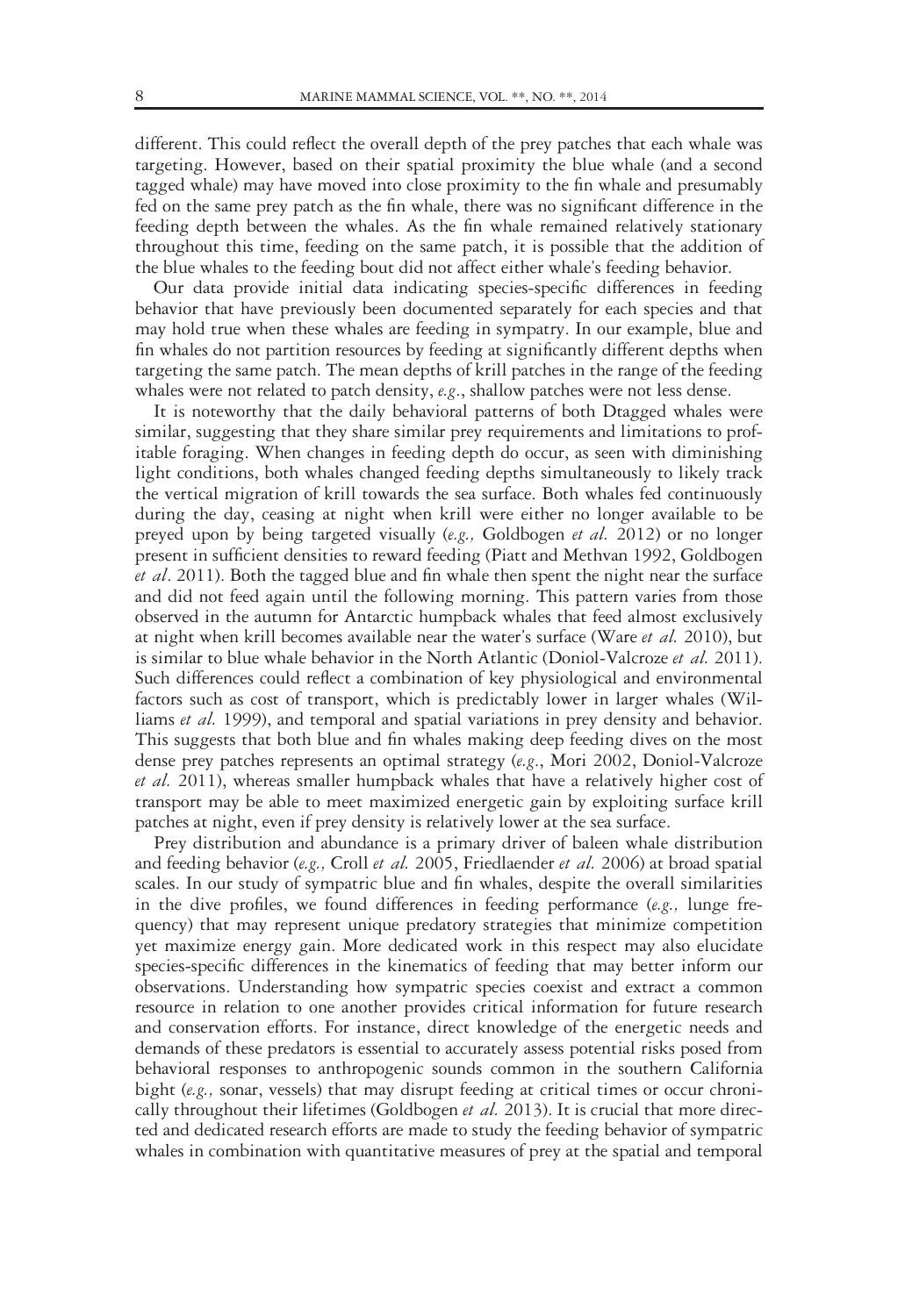scales at which these whales feed. Both tagging and prey mapping have become relatively commonplace techniques in marine mammal science, and the analytical tools now exist to facilitate a better understanding of the complex ecological relationships between marine mammals and their prey.

### **ACKNOWLEDGMENTS**

This research was supported by the Marine Mammal Program within the U.S. Office of Naval Research. The authors thank G. Schorr, E. Falcone, A. Stimpert, and S. DeRuiter and other members of the SOCAL-BRS for their contributions in the field. Research was conducted under NMFS scientific permit 14534, Duke IACUC #A049-12-02, and was consistent and approved through the U.S. Department of Defense Animal Care and Use Protocols. We confirm that we have no conflict of interest regarding the publishing of our manuscript as required by Marine Mammal Science.

#### LITERATURE CITED

- Altmann, J. 1974. Observational study of behavior: Sampling methods. Behaviour 49:227– 267.
- Brown, J. H. 1995. Macroecology. University of Chicago Press, Chicago, IL.
- Coetzee, J. 2000. Use of a shoal analysis and patch estimation system (SHAPES) to characterize sardine schools. Aquatic Living Resources 13:1–10.
- Croll, D. A., B. Marinovic, S. Benson, F. P. Chavez, N. Black, R. Ternullo and B. R. Tershy. 2005. From wind to whales: Trophic links in a coastal upwelling system. Marine Ecology Progress Series 289:117–130.
- Doniol-Valcroze, T., V. Lesage, J. Giard and R. Michaud. 2011. Optimal foraging theory predicts diving and feeding strategies of the largest marine predator. Behavioral Ecology 22:880–888.
- Foote, K. G., H. P. Knudsen, G. Vestnes, D. N. MacLennan and E. J. Simmonds. 1987. Calibration of acoustic instruments for fish density estimation: A practical guide. International Council for the Exploration of the Sea, Cooperative Research Report 144.
- Friedlaender, A. S., P. N. Halpin, S. S. Qian, G. L. Lawson, P. H. Wiebe, D. Thiele and A. J. Read. 2006. Whale distribution in relation to prey abundance and oceanographic processes in shelf waters of the Western Antarctic Peninsula. Marine Ecology Progress Series 317:297–310.
- Friedlaender, A. S., G. L. Lawson and P. N. Halpin. 2009a. Evidence of resource partitioning between humpback and minke whales around the western Antarctic Peninsula. Marine Mammal Science 25:402–415.
- Friedlaender, A. S., E. L. Hazen, D. P. Nowacek, et al. 2009b. Diel changes in humpback whale Megaptera novaeangliae feeding behavior in response to sand lance Ammodytes spp. behavior and distribution. Marine Ecology Progress Series 395:91–100.
- Goldbogen, J. A., J. Calambokidis, R. E. Shadwick, E. M. Oleson, M. A. McDonald and J. Hildebrand. 2006. Kinematics of diving and lunge-feeding in fin whales. Journal of Experimental Biology 209:1231–1244.
- Goldbogen, J. A., J. Calambodkis, E. Oleson, J. Potvin, N. D. Pyenson, G. Schorr and R. E. Shadwick. 2011. Mechanics, hydrodynamics and energetics of blue whale lunge feeding: Efficiency dependence on krill density. Journal of Experimental Biology 214:131–146.
- Goldbogen, J. A., J. Calambokidis, A. S. Friedlaender, et al. 2012. Underwater acrobatics by the world's largest predator: 360° rolling maneuvers by lunge-feeding blue whales. Biology Letters. doi[:10.1098/rsbl.2012.0986.](info:doi/10.1098/rsbl.2012.0986)